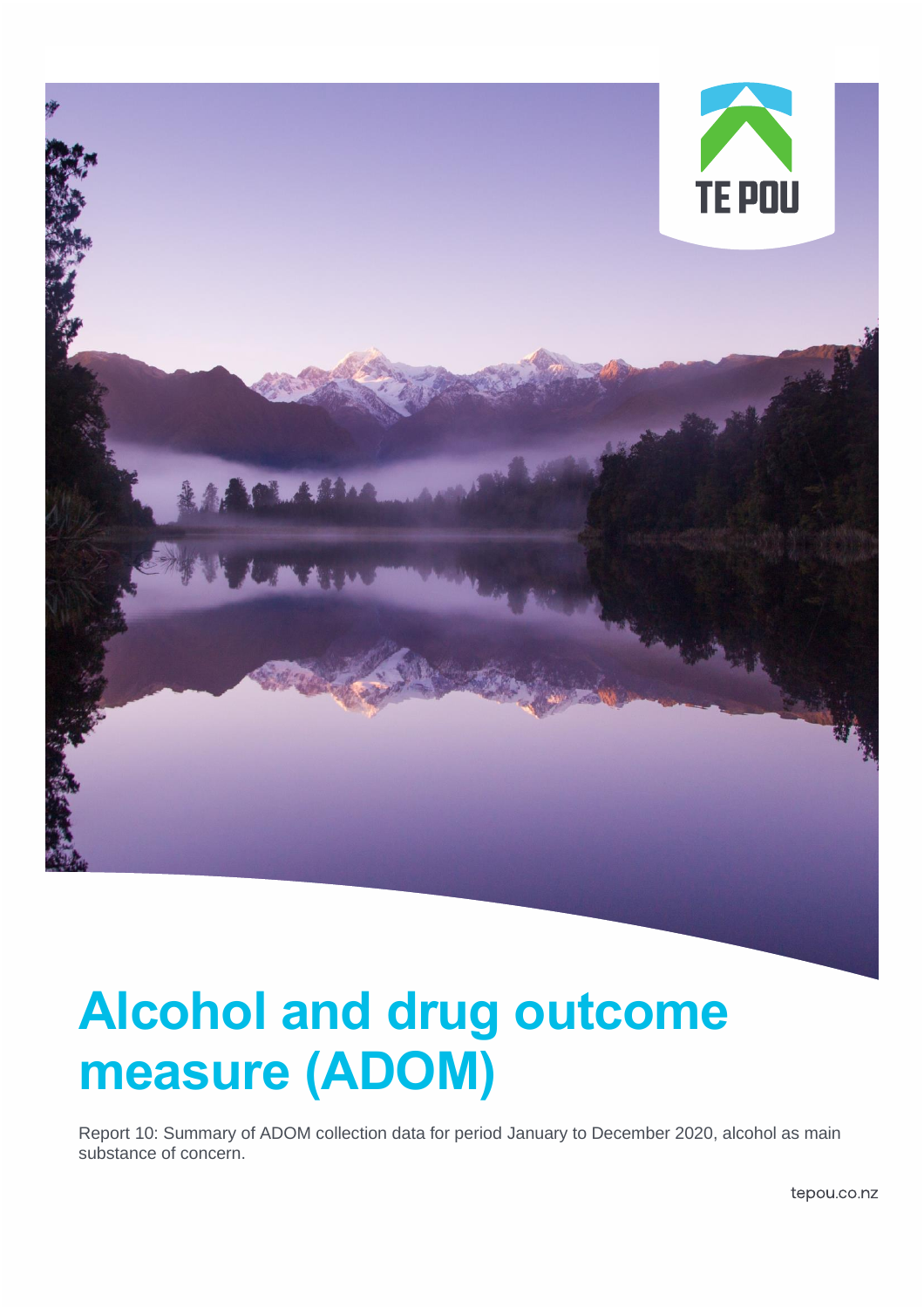ISBN: 978-1-98-855167-8

Published in June 2021 by Te Pou

The national centre for information and workforce development in mental health, addiction and disability PO Box 108-244, Symonds Street, Auckland, New Zealand.

Web www.tepou.co.nz Email [info@tepou.co.nz](mailto:info@tepou.co.nz)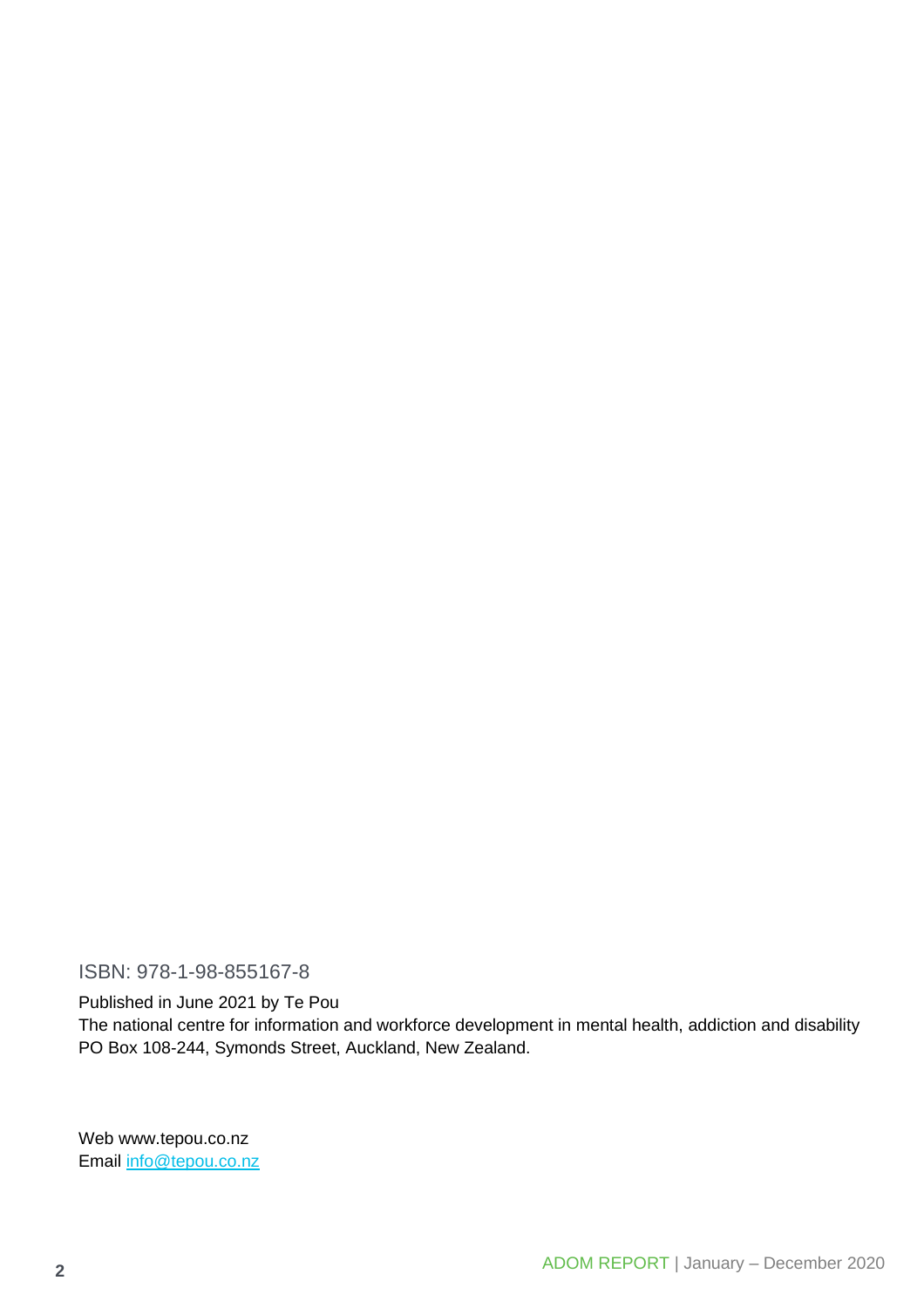### <span id="page-2-0"></span>**Acknowledgements**

This report was prepared by Sandra Baxendine, Information Analyst and Mark Smith, Programme Lead – Outcome & Information of Te Pou. Thanks go to Ashley Koning, Angela Jury, Talya Postelnik and Rhonda Robertson of Te Pou for their peer review and support.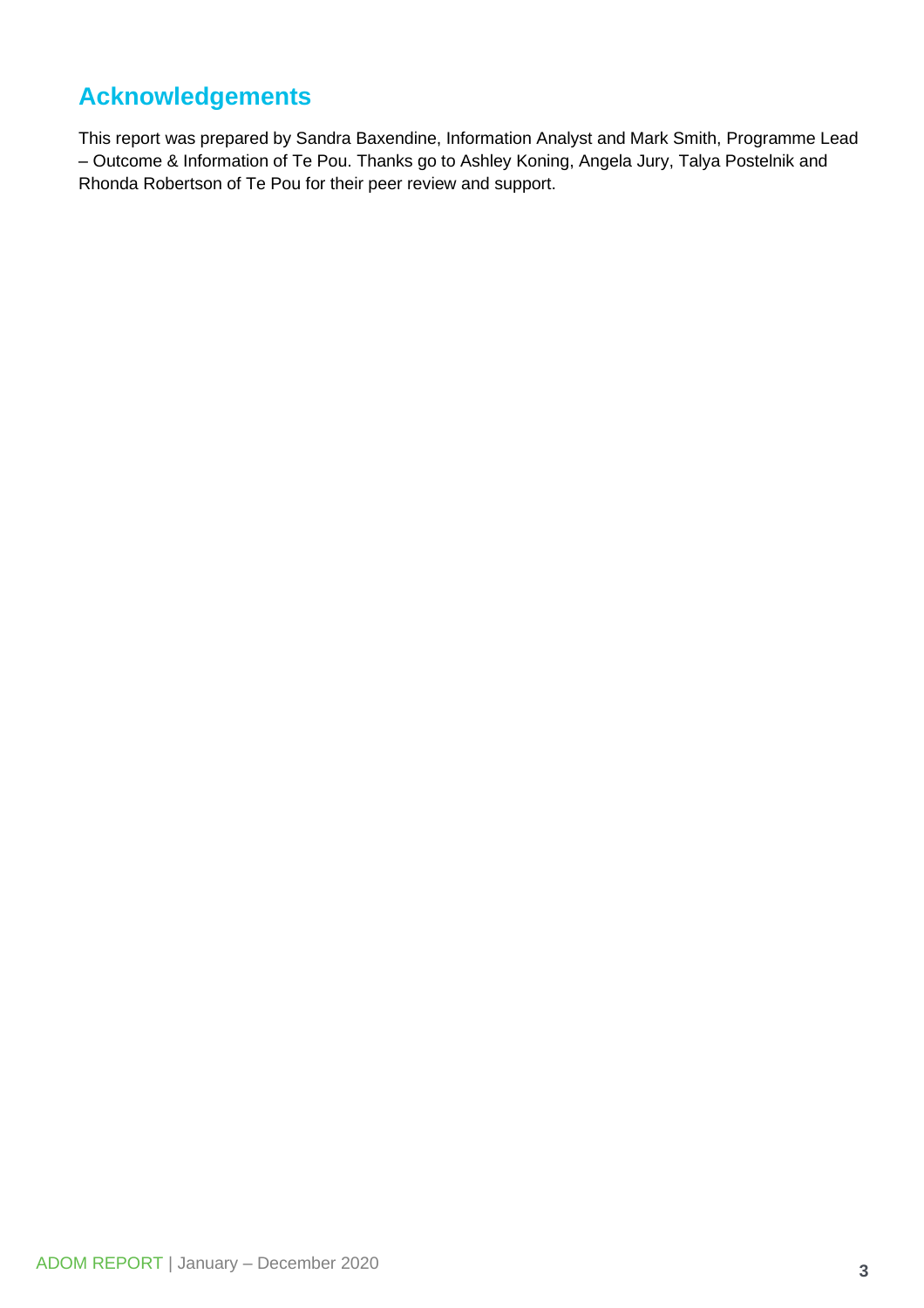## **Contents**

| ADOM collections with alcohol as main substance of concern by reason for collection |  |
|-------------------------------------------------------------------------------------|--|
|                                                                                     |  |
|                                                                                     |  |
|                                                                                     |  |
|                                                                                     |  |
|                                                                                     |  |
| ADOM matched pairs alcohol main substance of concern by lifestyle and wellbeing  17 |  |
| ADOM matched pairs alcohol as the main substance of concern by recovery  18         |  |
|                                                                                     |  |
|                                                                                     |  |
|                                                                                     |  |

## <span id="page-3-0"></span>**Glossary**

| <b>AOD</b>             | Alcohol and Other Drug (services).                                           |
|------------------------|------------------------------------------------------------------------------|
| <b>Matched pairs</b>   | Two collections, in this case treatment start and routine treatment end      |
|                        | collections.                                                                 |
| <b>Episode of care</b> | Where multiple referrals for a person are overlapping or within 14 days they |
|                        | have been condensed to one episode of care using the first referral and last |
|                        | discharge.                                                                   |
| <b>PRIMHD</b>          | Programme for the Integration of Mental Health Data.                         |
| Tangata whai ora,      | Term encompassing, client, service user, consumer, people that access        |
| Tāngata whai ora       | services. (plural uses macron).                                              |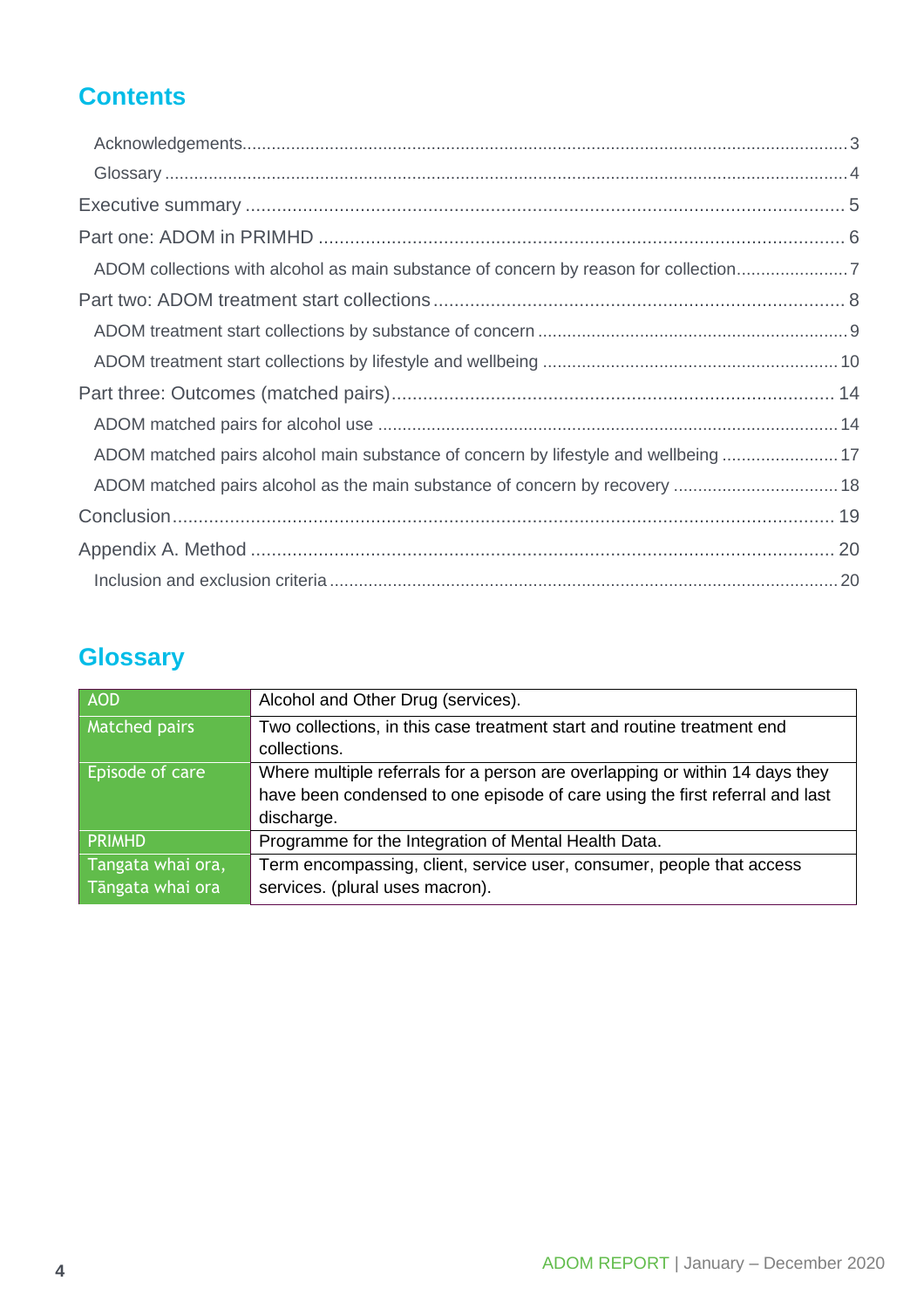## <span id="page-4-0"></span>**Executive summary**

This 10th national alcohol and drug outcome measure (ADOM) report covers the period January to December 2020 focusing on alcohol as the main substance of concern. It uses PRIMHD data supplied by the Ministry of Health extracted on 28 April 2021.

When tāngata whai ora present to services and complete their first ADOM, they are asked to report their main substance of concern - this may differ from the substance they use most frequently. A main substance of concern reflects the substance they consider is or has been causing the most issues in their life.

This report has three parts.

- Part one: ADOM collections in PRIMHD.
- Part two: 3,893 treatment start ADOM collections with alcohol as the main substance of concern.
- Part three: 618 tāngata whai ora with ADOM collections at both treatment start and end with alcohol as the main substance of concern (matched pairs).

An overview of the method is included in Appendix A. It is noted some District Health Boards (DHBs) are not yet submitting their ADOM collections to PRIMHD. Therefore, results do not reflect all people attending addiction services.

Part one shows most ADOM collections during 2020 were at treatment start. Of the alcohol and other drug (AOD) episodes of care into ADOM mandated services, one-third (33%) had a treatment start or assessment only for DHBs and one-quarter (24.1%) for NGOs.

Part two shows that at treatment start with alcohol as the main substance of concern:

- DHBs have more treatment starts than NGOs (2,689 (69%) and 1,204 (31%) respectively)
- there are twice as many males than females (70% and 30% females respectively)
- over half (59%) reflect people with an 'other' ethnicity which is comprised mostly of Europeans
- Māori reflect about one-quarter of people (27% compared to 15% in the general population in 2018)
- over half of people (54%) were in the 25-44 age group.

At the start of treatment, alcohol is by far the main substance of concern for most people (3,893), followed by amphetamine type stimulants (1,508) and cannabis (897). Alcohol is also an issue for many people who report other substances as their main substance of concern. At the beginning of treatment, many people report lifestyle and wellbeing problems regardless of their gender, age, ethnicity, or type of substance use.

Part three indicates that on average there is a decrease in alcohol use by the end of people's treatment, compared to the start. There is a significant reduction in the number of days and the level of alcohol use between treatment start and treatment end. Positive changes occur in all lifestyle and wellbeing problems except employment, study, and caregiving. This finding aligns with research by Lai and colleagues (2019) which used ADOM to show that reducing days of alcohol use improves lifestyle and wellbeing<sup>1</sup>. People also report positive changes in terms of progress towards, and how satisfied they are about, achieving their desired recovery goals.

<sup>1</sup> Lai, J., Hanton, P., Jury, A., & Tuason, C. (2019). Reducing days of alcohol use improves lifestyle and wellbeing: an analysis of outcomes data from the New Zealand adult community alcohol and other drug services. *New Zealand Medical Journal, 132*(1495).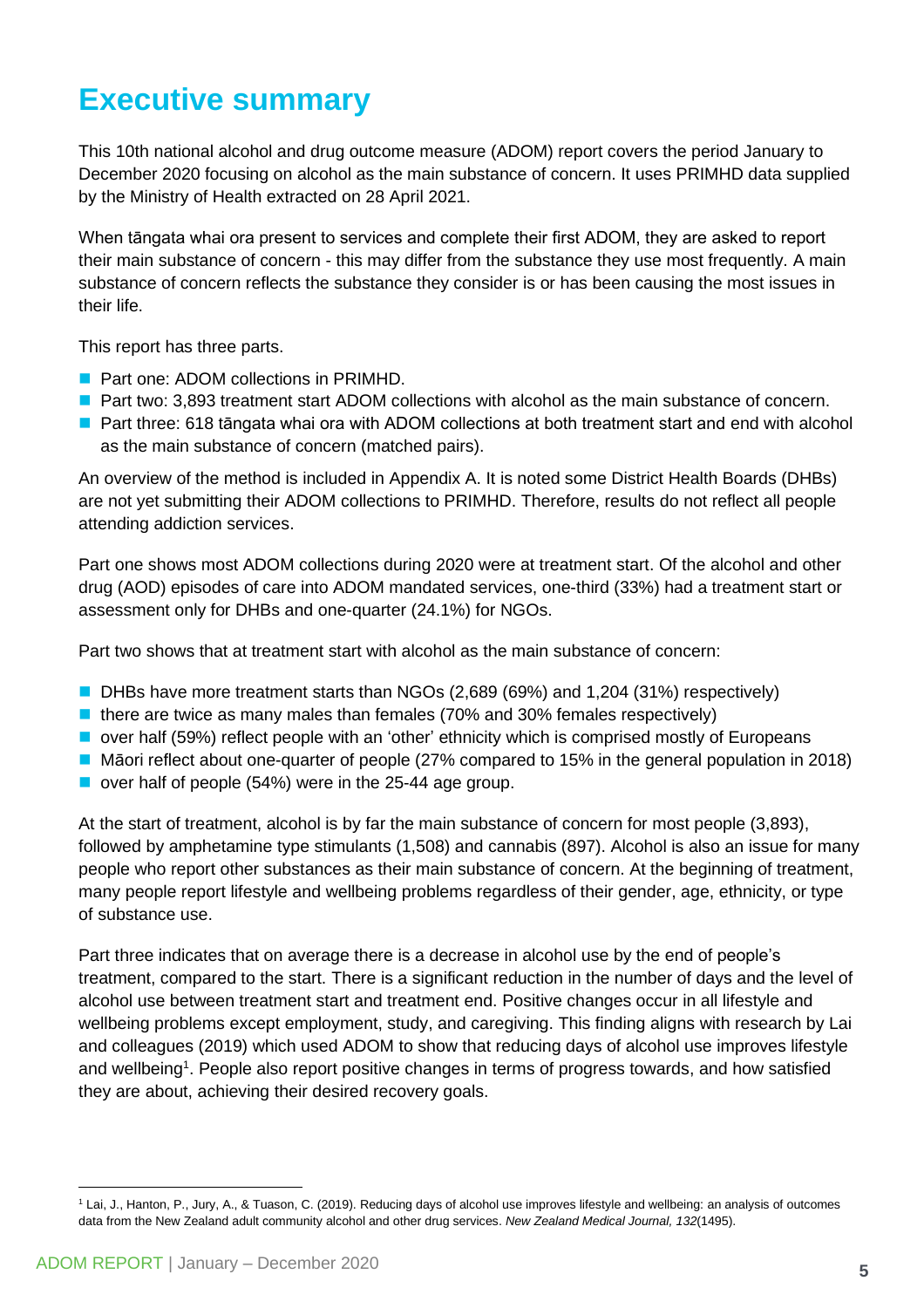## <span id="page-5-0"></span>**Part one: ADOM in PRIMHD**

This section describes mandated services' collection of ADOM in PRIMHD between 1 January and 31 December 2020.

- $\blacksquare$  27,004 total number of episodes of care opened for tāngata whai ora in PRIMHD from mandated services; both DHBs and NGOs.
- $\blacksquare$  7,612 total number of valid ADOM treatment start collections.
- 3,893 total valid ADOM treatment start collection with alcohol stated as the main substance of concern.
- 1,154 total number of matched pairs tāngata whai ora with ADOM collections at *both* treatment start and treatment end who have ended in the period.
- $\blacksquare$  618 total matched pairs where alcohol is the stated main substance of concern.

When interpreting findings in this report it is important to consider the figures above. **Analysis on small numbers may not be generalisable. Data in this report cannot be used to estimate the level of AOD use in the general population.** The analysis in part three of this report includes people accessing community adult AOD services (including co-existing teams) with a treatment start ADOM collection, and a corresponding collection at treatment end (matched pairs). The outcomes for the group of people who do not have both ADOM collections are not captured in matched pair analyses and may differ from that reported here.

Figure 1 shows the number and percentage of episodes of care starts in ADOM mandated AOD services by NGOs and DHBs. There is more treatment start and assessment only<sup>2</sup> collections within DHBs than NGOs.

The percentage of at least one ADOM collection (treatment start or assessment only) against episodes of care in DHBs and NGOs is shown in Figure 1. DHBs have a higher ratio of ADOM collections (treatment start or assessment only) compared to episode of care starts than NGOs.



#### **Figure 1: AOD episode of care with at least one ADOM collection (treatment start or assessment only), by organisation type (NGO and DHB), January to December 2020**

<sup>&</sup>lt;sup>2</sup> Assessment only is people who have an assessment but are not admitted into service for treatment.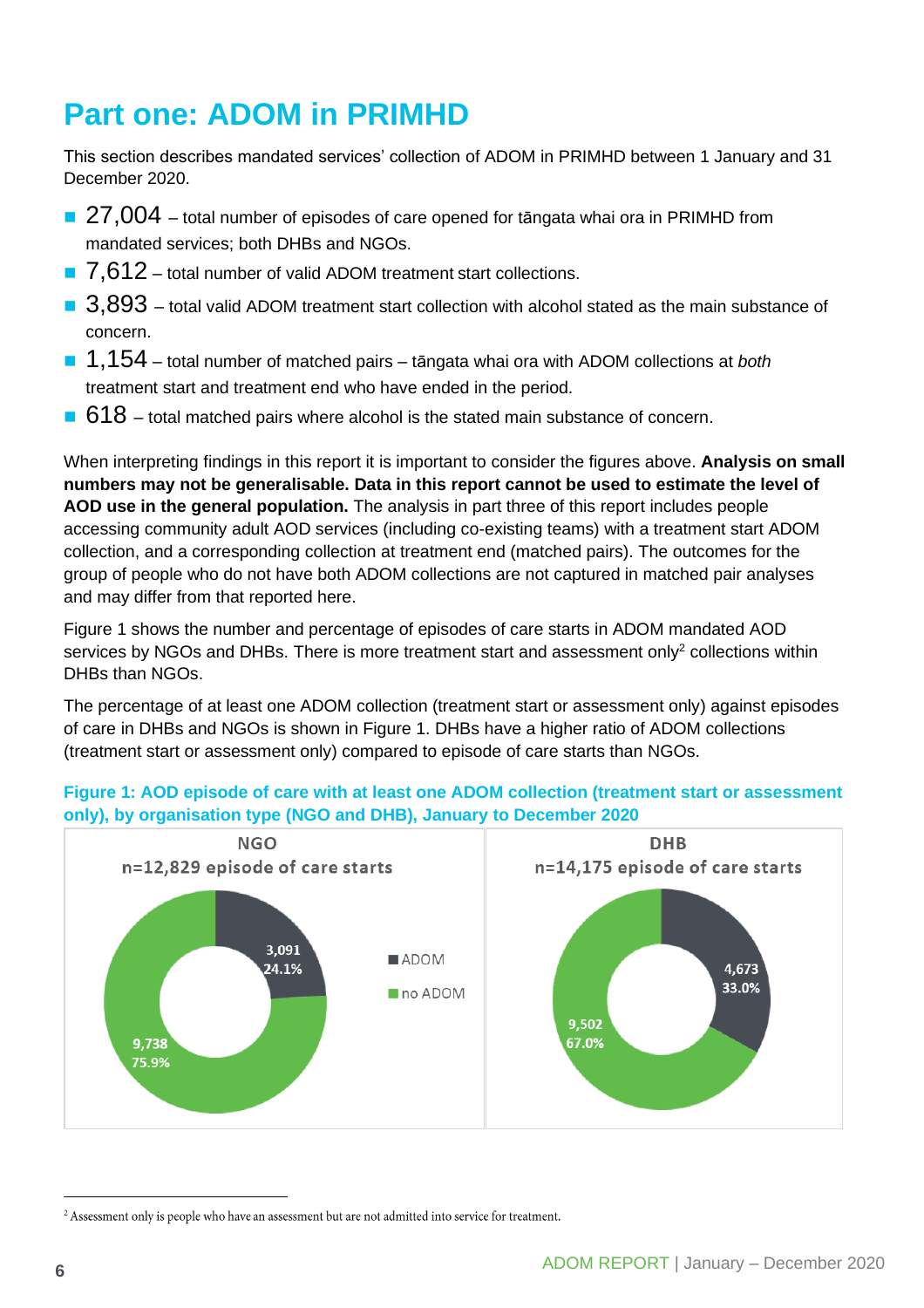## <span id="page-6-0"></span>**ADOM collections with alcohol as main substance of concern by reason for collection**

Figure 2 shows the total ADOM collections where alcohol is the main substance of concern by reason for collection (RFC): assessment, treatment start, treatment review or treatment end. DHB services had more treatment start and treatment end collections. A higher percentage of assessment only ADOM collections were undertaken in NGO services.





Table 1 shows how many ADOM collections were valid and met the report building business rules (see Appendix A for an overview). The percentage of valid ADOM collections is lower at treatment end.

#### **Table 1: Number of ADOM collections valid and not valid with alcohol main substance of concern, by reason for collection, January to December 2020**

| <b>Reason for collection</b> | <b>Valid</b> | <b>Not valid</b> | <b>Total</b> | % valid |
|------------------------------|--------------|------------------|--------------|---------|
| Assessment only              | 1,773        | 68               | 1,841        | 96%     |
| <b>Start</b>                 | 8,558        | 431              | 8,989        | 95%     |
| Review                       | 4,184        | 512              | 4,696        | 89%     |
| End                          | 1,951        | 555              | 2,506        | 78%     |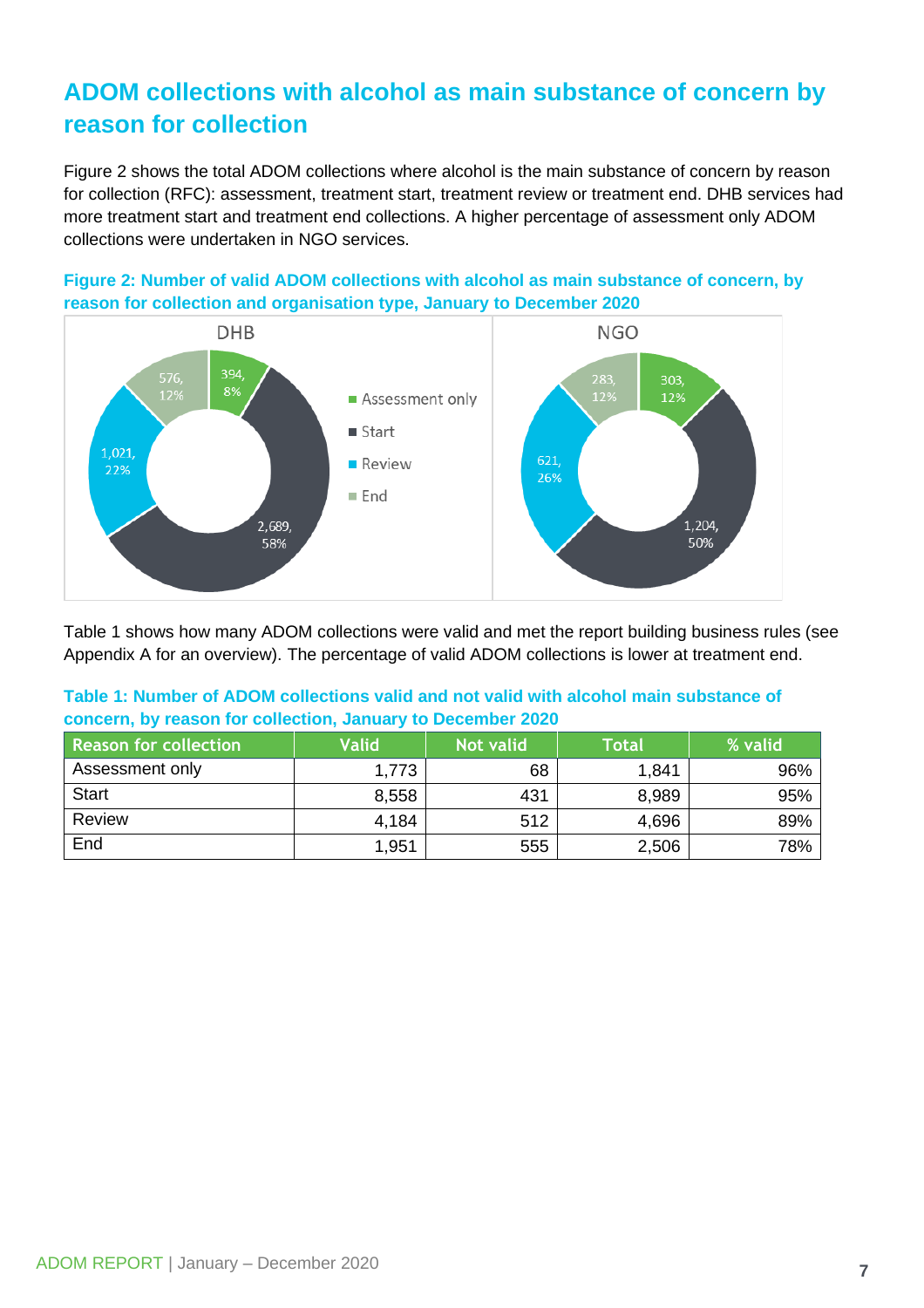## <span id="page-7-0"></span>**Part two: ADOM treatment start collections**

This section describes ADOM treatment start information. This provides an overview of the demographics, substance use, and health and wellbeing of tāngata whai ora attending services at a national level.

Figure 3 shows DHBs have more valid treatment start ADOMs recorded than NGOs (see appendix A for business rules).

**Figure 3: Valid ADOM treatment start collections by organisation type and alcohol as main substance of concern, January to December 2020**



Table 2 shows the demographic profile of tāngata whai ora at treatment start for whom alcohol was the main substance of concern compared to other substances. The gender distribution is similar between the two groups. Māori make up over a quarter (27%) of ADOM treatment start collections where alcohol is the main substance of concern. This proportion is even higher where other substances are the main substance of concern (37% Māori). People aged 25 to 44 years comprise the largest age group with alcohol as the main substance of concern. Though, for people aged 45 and over, alcohol is more likely to be the main substance of concern than other substances.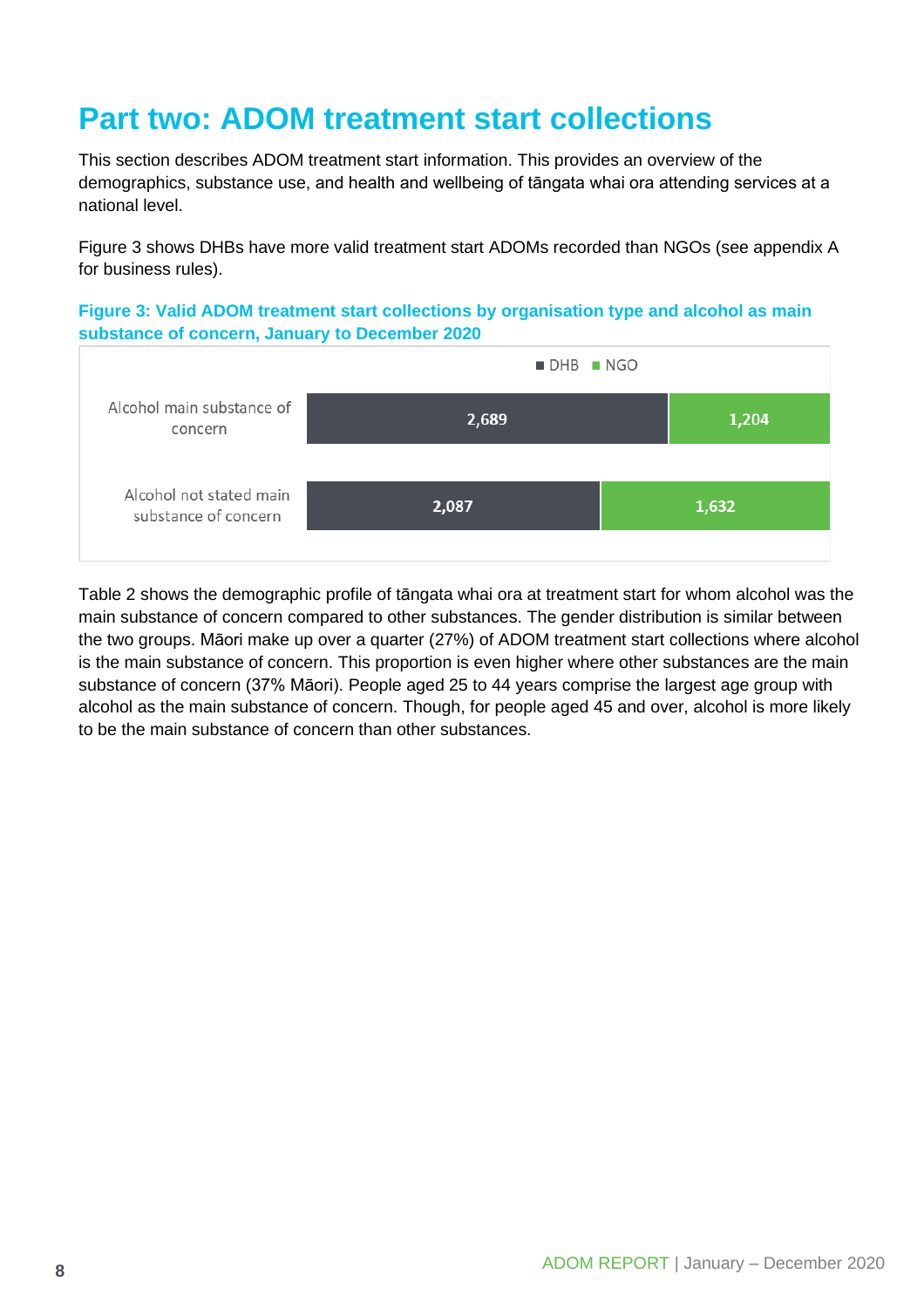**Table 2: Profile of ADOM treatment start collections by gender, ethnicity and age group, January to December 2020**

|                   | <b>Alcohol main substance of</b><br>concern |                   | <b>Alcohol not stated main</b><br>substance of concern |                   |  |  |
|-------------------|---------------------------------------------|-------------------|--------------------------------------------------------|-------------------|--|--|
|                   | <b>Number</b>                               | <b>Percentage</b> | <b>Number</b>                                          | <b>Percentage</b> |  |  |
|                   |                                             | Gender            |                                                        |                   |  |  |
| Female            | 1,174                                       | 30.2%             | 1,201                                                  | 32.3%             |  |  |
| Male              | 2,719                                       | 69.8%             | 2,518                                                  | 67.7%             |  |  |
| <b>Total</b>      | 3,893                                       | 100.0%            | 3,719                                                  | 100.0%            |  |  |
|                   |                                             | Ethnicity         |                                                        |                   |  |  |
| Māori             | 1,042                                       | 26.8%             | 1,369                                                  | 36.8%             |  |  |
| Pasifika          | 565                                         | 14.5%             | 382                                                    | 10.3%             |  |  |
| Other             | 2,286                                       | 58.7%             | 1,968                                                  | 52.9%             |  |  |
| <b>Total</b>      | 3,893                                       | 100.0%            | 3,719                                                  | 100.0%            |  |  |
| Age group         |                                             |                   |                                                        |                   |  |  |
| 18-24 years       | 443                                         | 11.4%             | 682                                                    | 18.3%             |  |  |
| 25-44 years       | 2,090                                       | 53.7%             | 2,384                                                  | 64.1%             |  |  |
| 45-64 years       | 1,231                                       | 31.6%             | 618                                                    | 16.6%             |  |  |
| 65 years and over | 129                                         | 3.3%              | 35                                                     | 0.9%              |  |  |
| <b>Total</b>      | 3,893                                       | 100.0%            | 3,719                                                  | 100.0%            |  |  |

### <span id="page-8-0"></span>**ADOM treatment start collections by substance of concern**

This section explores the main substance of concern for people at treatment start. When tāngata whai ora present to services and complete their first ADOM, they are asked to report their main substance of concern - this may differ from the substance they use most frequently. A main substance of concern reflects the substance they consider is or has been causing the most issues in their life. Figure 4 shows alcohol (57%) is the most commonly reported main substance of concern among the 6,837 ADOM collections at treatment start. 3

#### **Figure 4: Distribution of substance of main concern at ADOM treatment start collections (DHB & NGO combined), January to December 2020**



<sup>&</sup>lt;sup>3</sup> Note, ADOM is collected in service settings and not all 7,612 people specify a substance of concern at treatment start. Figures quoted here are not indicative of substance use in the general population, which may differ as not all people access services.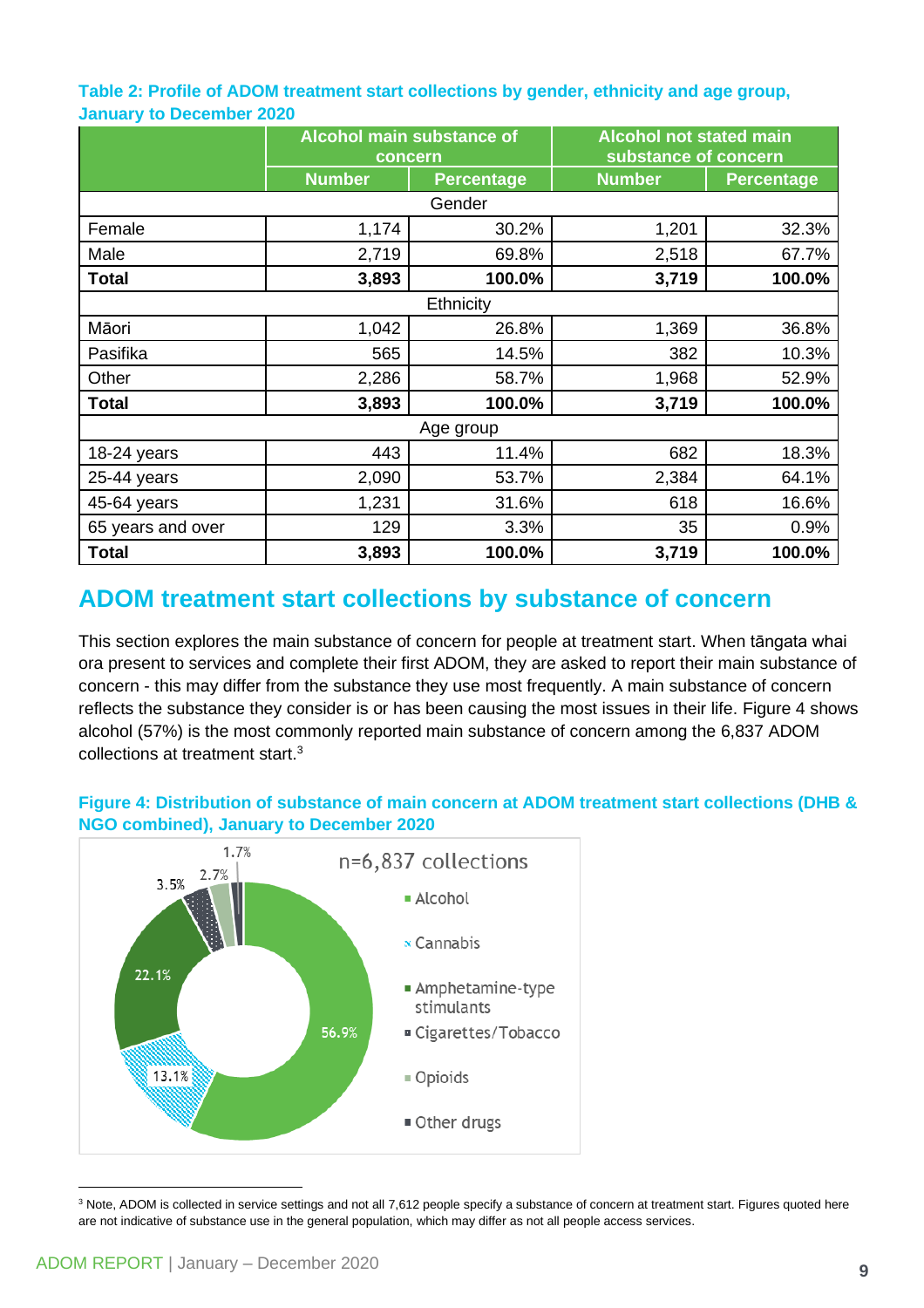As most people use multiple substances, secondary substance(s) of concern are examined for the people with alcohol as their main substance of concern (Table 3). The highest secondary substance of concern is cigarettes/tobacco, followed by cannabis and amphetamine-type substances.

#### **Table 3: Second substance of concern by alcohol as substance of main concern, January to December 2020**

| Substance of main concern |       | number   Second substance of concern | number |
|---------------------------|-------|--------------------------------------|--------|
| Alcohol                   | 3,893 | Cigarettes/Tobacco                   | 760    |
|                           |       | Cannabis                             | 705    |
|                           |       | Amphetamine-type stimulants          | 225    |

Table 4 shows use of specific substances among people reporting alcohol as their main substance of concern in the 28 days before ADOM treatment start collection. Four in five people had used alcohol, cigarettes/tobacco was used by over half, and cannabis by one-quarter.

#### **Table 4: Substance use for the group where alcohol is the main substance of concern, January to December 2020**

| <b>Substance</b>            | % of treatment<br><b>starts</b> | <b>Number</b><br>used | Rate in last 28 days <sup>1</sup> |                 |
|-----------------------------|---------------------------------|-----------------------|-----------------------------------|-----------------|
| Alcohol                     | 82%                             | 3,186                 | 13.5                              | days use        |
| Cannabis                    | 24%                             | 942                   | 12.1                              | days use        |
| Amphetamine-type stimulants | 7%                              | 278                   | 5.3                               | days use        |
| Opioids                     | 2%                              | 87                    | 8.4                               | days use        |
| Sedatives/tranquilizers     | 4%                              | 137                   | 10.0                              | days use        |
| Cigarettes/tobacco          | 51%                             | 1,967                 | 10.9                              | average per day |

<span id="page-9-0"></span>(1) Of those who use substances.

### **ADOM treatment start collections by lifestyle and wellbeing**

This section focuses on the lifestyle and wellbeing of people accessing services, based on the questions collected in section two of the ADOM at treatment start.

#### **Lifestyle and wellbeing – all tāngata whai ora**

#### **Question key:**

**Q12** How often has your physical health caused problems in your daily life?

**Q13** How often has your general mental health caused problems in your daily life?

**Q14** How often has your alcohol or drug use led to problems or arguments with friends or family members?

**Q15** How often has your alcohol or drug use caused problems with your work or other activities in any of the following: social, recreational, looking after children or other family members, study or other personal activities?

**Q17** Have you had difficulties with housing or finding somewhere stable to live?

**Q18** How often have you been involved in any criminal or illegal activity such as driving a motor vehicle under the influence of alcohol or drugs, assault, shoplifting, supplying an illicit substance to another person?

Figure 5 illustrates lifestyle and wellbeing problems for tāngata whai ora comparing ADOM treatment starts for people where alcohol was the main substance of concern compared to other substances of concern. Lifestyle and wellbeing issues were largely similar, though arguments with family/friends were slightly higher for people where alcohol was the main substance of concern, and housing and criminal activity were slightly lower.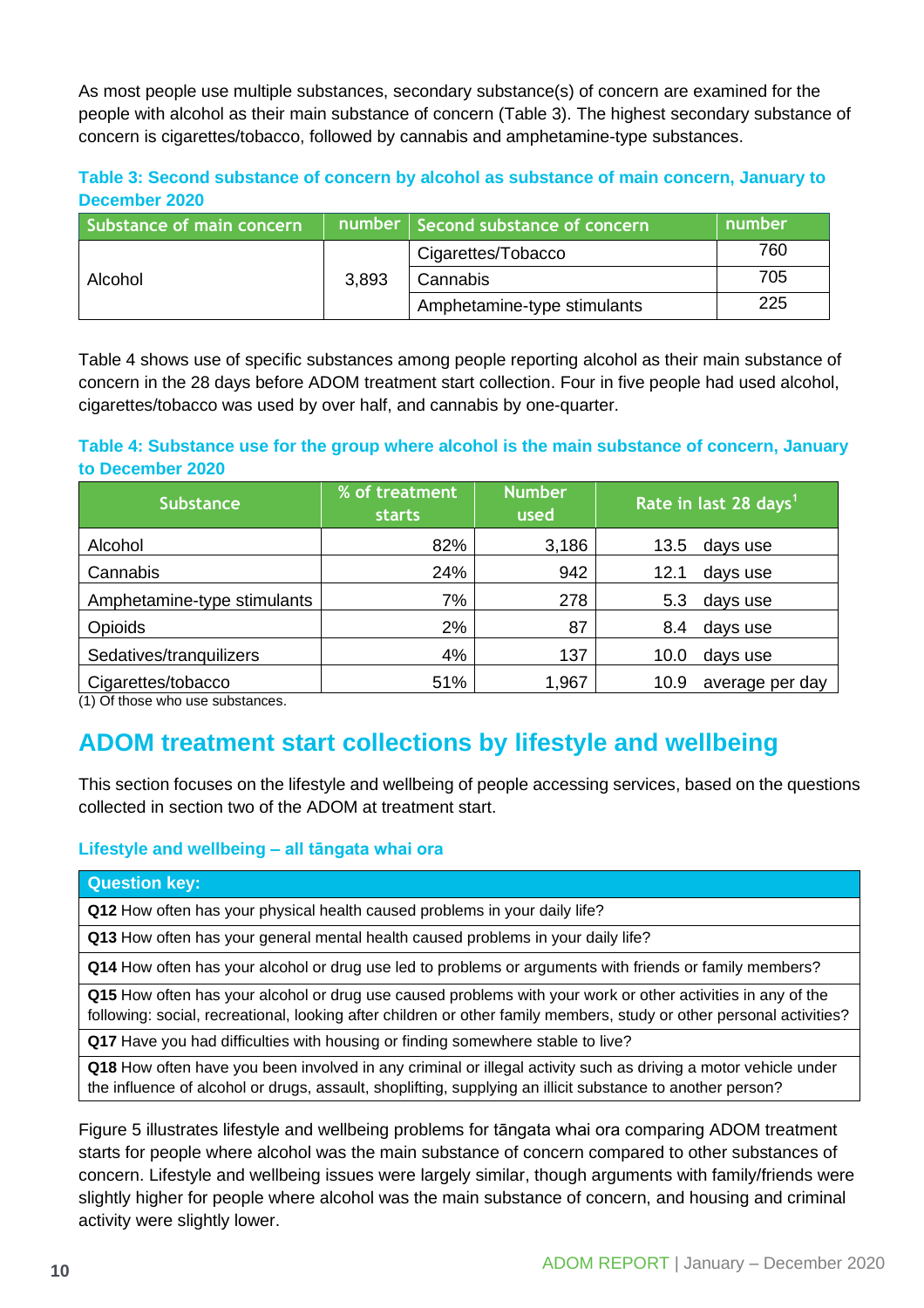About one in three (30%) tāngata whai ora reporting alcohol as their main substance of concern experience at least some physical health problems each week, and nearly half (45%) experience mental health challenges. Around 5% of tāngata whai ora say they engage in criminal activity at least once a week.

#### **Figure 5: Distribution of lifestyle and wellbeing responses at ADOM treatment start collections, by alcohol as main substance of concern, January to December 2020**



#### **Question key:**

**Q16** How often have you engaged in any of the following: paid work, voluntary work, study, looking after children or other caregiving activities?

Figure 6 indicates two in three (63%) tāngata whai ora reporting alcohol as their main substance of concern are engaged in work, study, or caregiving each week compared to half of tāngata whai ora with other main substances of concern.

#### **Figure 6: Distribution of lifestyle and wellbeing Q16 responses at ADOM treatment start collections by alcohol as main substance of concern, January to December 2020**

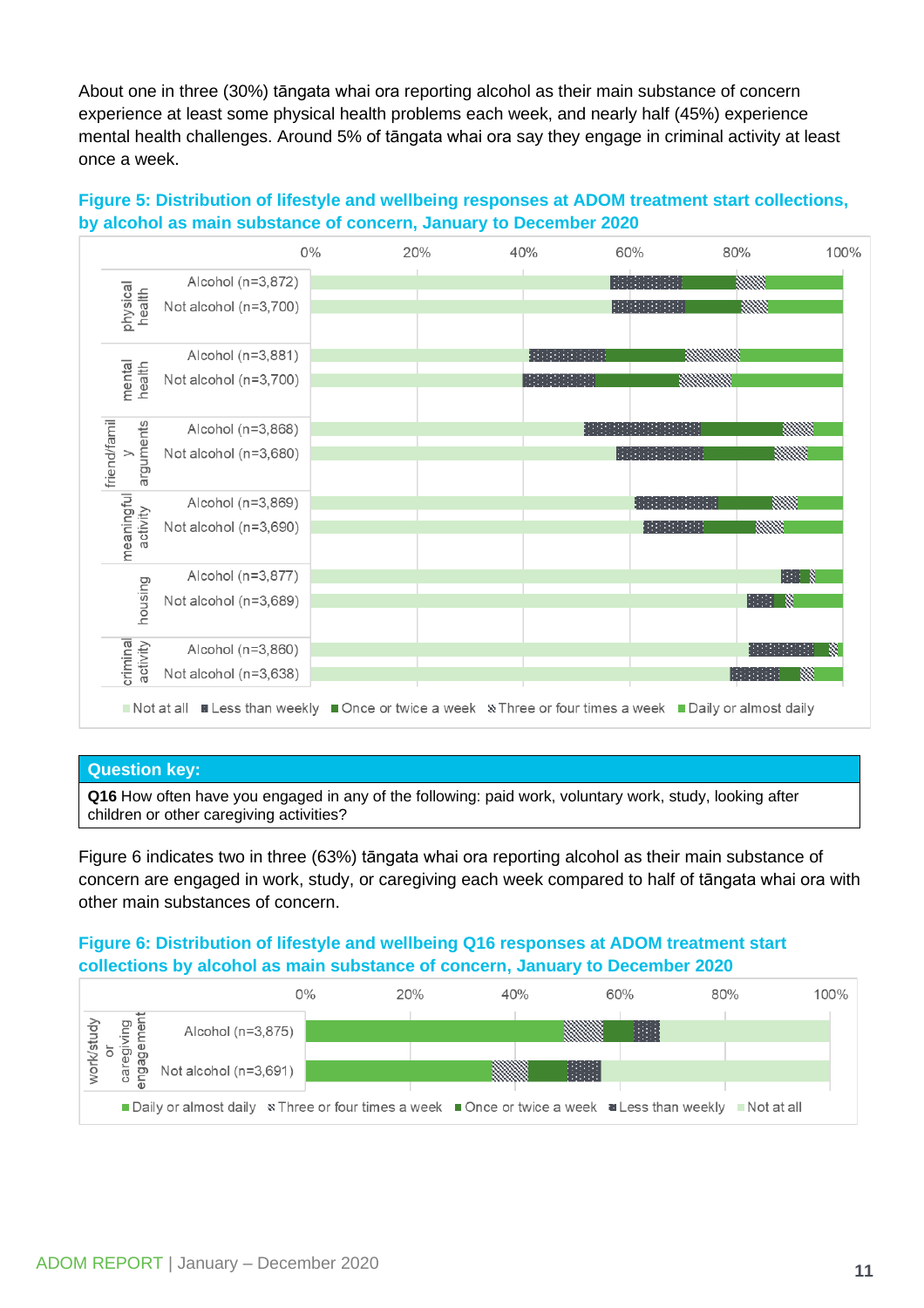#### **Lifestyle and wellbeing alcohol main substance of concern – by gender and ethnicity**

Figure 7 shows females are more likely to report lifestyle and wellbeing concerns in all areas except criminal activity.

#### **Figure 7: Distribution of lifestyle and wellbeing responses at ADOM treatment start collections, alcohol as main substance of concern by gender, January to December 2020**



Figure 8 shows males and females are engaged with work, study, or caregiving activities at similar rates.

**Figure 8: Distribution of lifestyle and wellbeing responses Q16 (engagement with work, study or care giving) at ADOM treatment start collections alcohol as main substance of concern, by gender, January to December 2020**

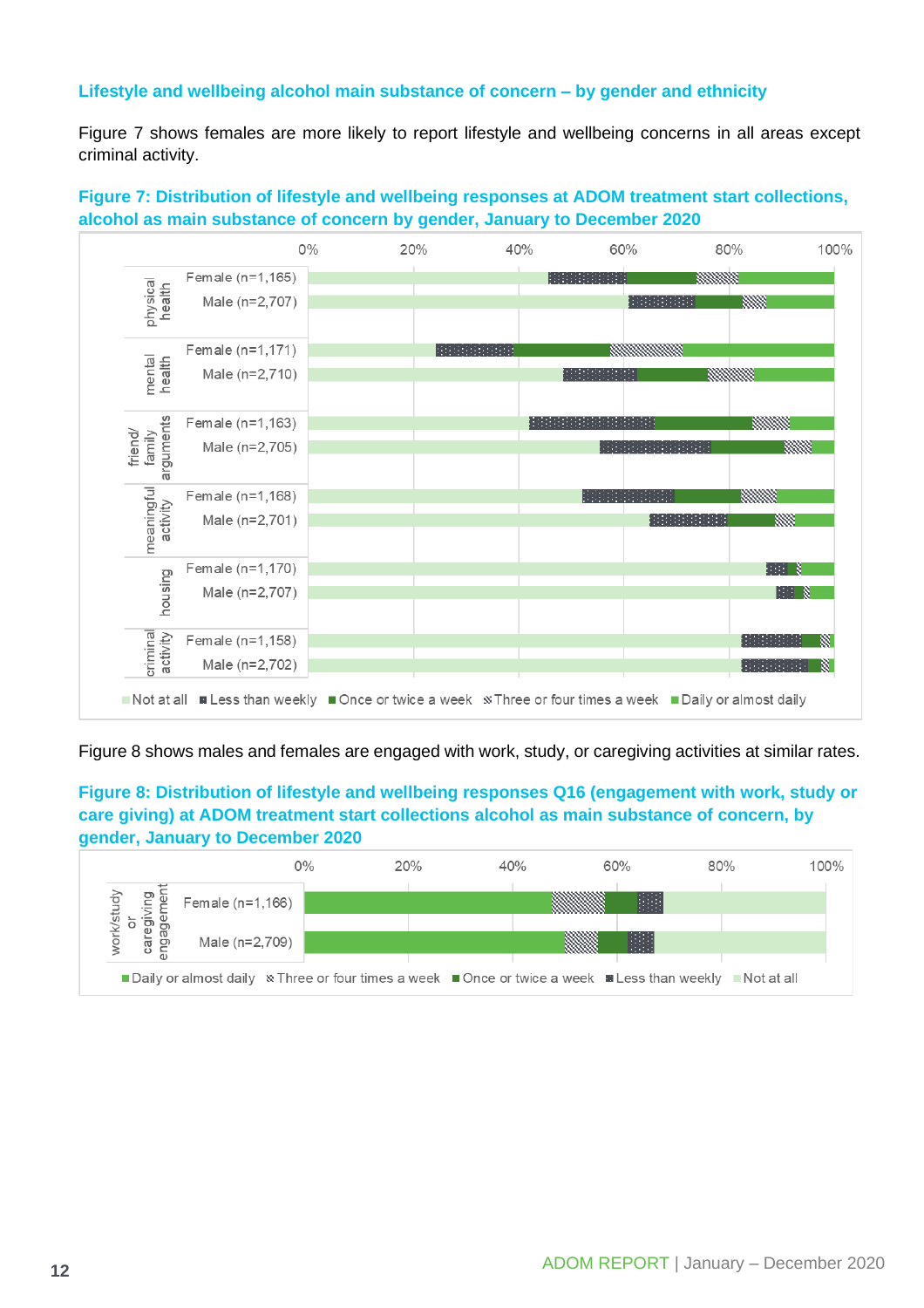Figure 9 shows the response to section two ADOM lifestyle and wellbeing questions by ethnic group, where alcohol is the main substance of concern. Pasifika peoples report fewer lifestyle and wellbeing concerns compared to Māori and other ethnic groups. However, Māori report less concerns than 'other' ethnic groups (excluding Pasifika peoples), particularly in relation to mental health and physical health.

#### **Figure 9: Distribution of lifestyle and wellbeing responses at ADOM treatment start collections, alcohol as main substance of concern, by ethnicity, January to December 2020**



Figure 10 indicates at least one in three people are not engaged in work, study, or caregiving at all. There are slight differences in levels of engagement between Māori, Pacific, and other ethnic groups.

#### **Figure 10: Distribution of lifestyle and wellbeing responses Q16 (engagement with work, study or caregiving) at ADOM treatment start collections, alcohol as main substance of concern, by ethnicity, January to December 2020**



.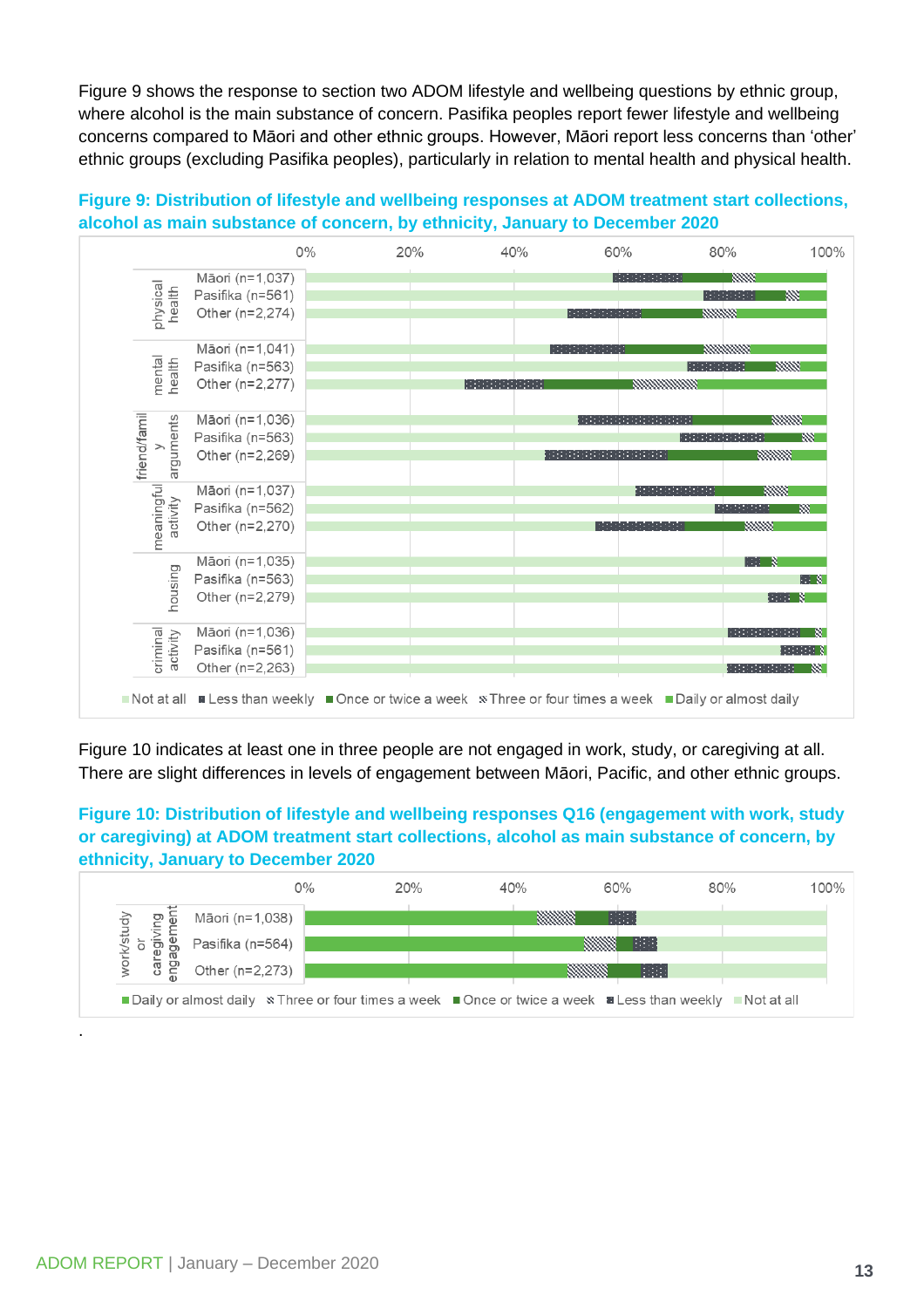## <span id="page-13-0"></span>**Part three: Outcomes (matched pairs)**

This section describes outcomes for people accessing community AOD services where ADOM has been collected at both treatment start and treatment end (matched pairs), where alcohol is the main substance of concern. There were 618 matched pairs of ADOM collections at treatment start and treatment end, with the treatment end between January and December 2020.

Please note tāngata whai ora starting treatment in this period may still be receiving support and therefore will not be included in these matched pairs analyses, though they may be in future reports. A significant number of tāngata whai ora potential matched pairs have not been included due to drop offs (did not attend – DNA, see Appendix A for inclusion rules). Even though tāngata whai ora may have experienced change, we are unable to capture all data relating to change during treatment.

Figure 11 shows matched pair (treatment start and treatment end) collections are higher in DHBs than NGOs.

**Figure 11: Percentage of ADOM matched pairs alcohol as main substance of concern by organisation type, January to December 2020**



### <span id="page-13-1"></span>**ADOM matched pairs for alcohol use**

Outcomes for tāngata whai ora using alcohol between treatment start and treatment end are presented in this section.

Figure 12 shows a decrease in alcohol use for tāngata whai ora between treatment start and treatment end. This difference is greater for tāngata whai ora with alcohol as their main substance of concern.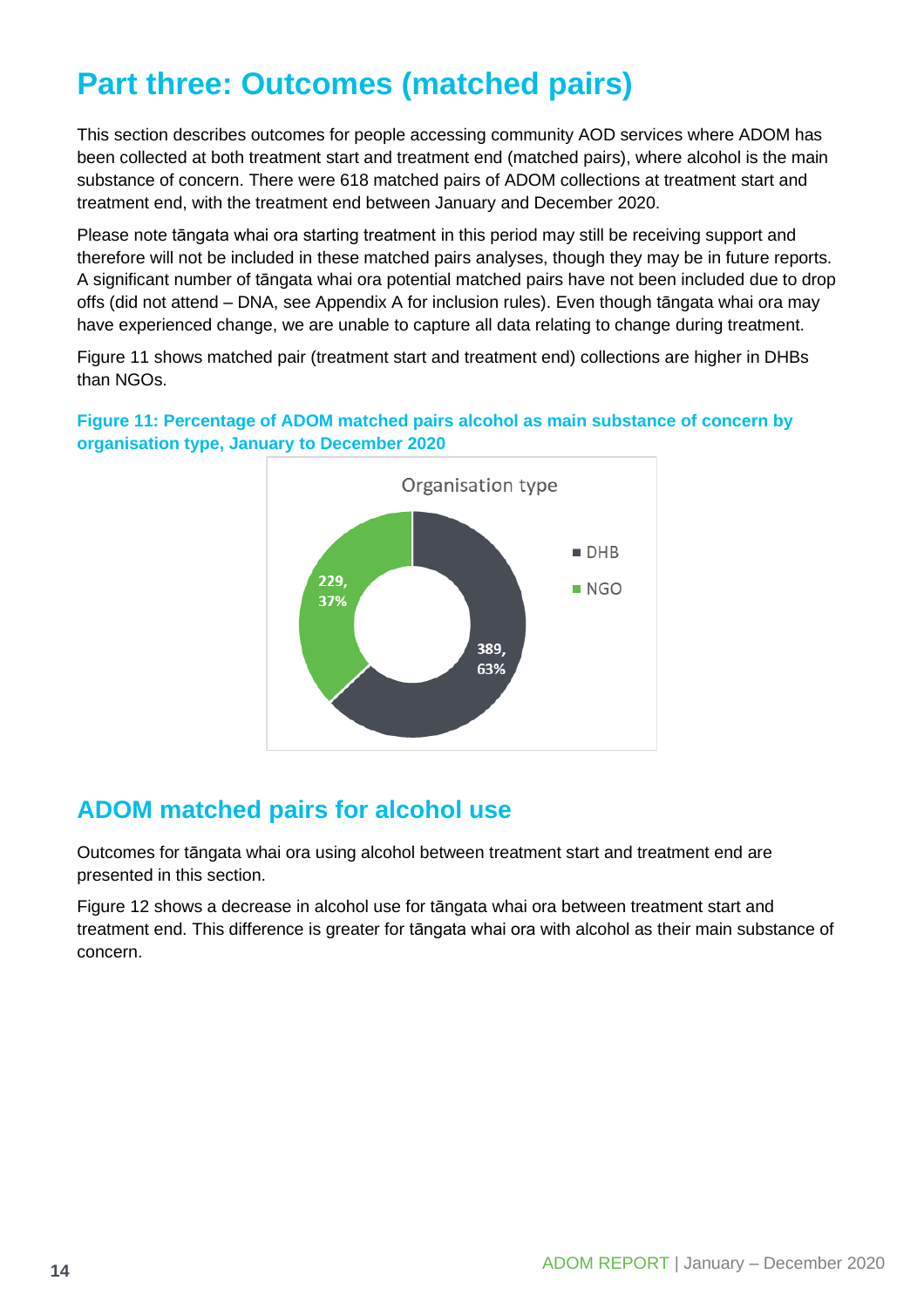**Figure 12: Days of alcohol use in the past four weeks at ADOM treatment start and treatment end for those matched pairs with alcohol use at treatment start, January to December 2020**



Figure 13 shows a reduction in the number of standard drinks tāngata whai ora consume in a typical drinking day between starting and ending treatment for alcohol as the main substance of concern (from 13.0 to 4.5 on average).



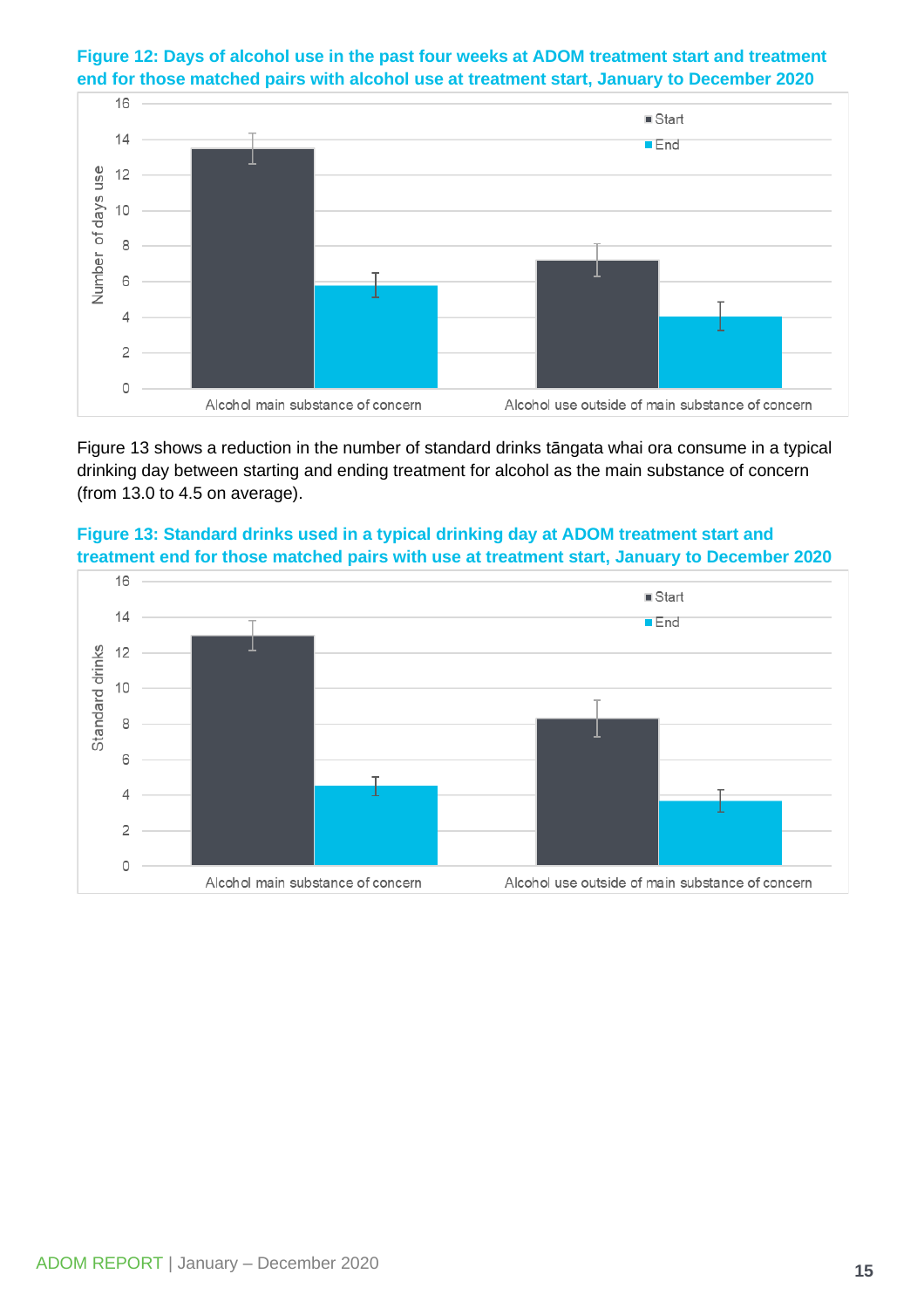Table 5 indicates large reductions in the frequency and amount of alcohol use during treatment for people where alcohol was the main substance of concern at treatment start. This change is not as large for people consuming alcohol where it was not the main substance of concern.

#### **Table 5: Average days of substance use amongst those with use at treatment start, by ADOM treatment start, treatment end and outcome, matched pairs, January to December 2020**

| <b>Question</b>                                                      | <b>Start</b><br>mean | <b>End</b><br>mean | <b>Outcome</b><br>(Start minus end<br>mean) | Cohen's d<br>(effect size with<br>95% CI) | <b>Effect of</b><br>treatment |  |
|----------------------------------------------------------------------|----------------------|--------------------|---------------------------------------------|-------------------------------------------|-------------------------------|--|
| Q1: Alcohol days of use                                              |                      |                    |                                             |                                           |                               |  |
| Alcohol main substance of<br>concern                                 | 13.5<br>$(n=510)$    | 5.8<br>$(n=509)$   | 7.7                                         | 0.85<br>$(0.73 - 0.98)$                   | Large                         |  |
| Alcohol use outside of main<br>substance of concern                  | 7.2<br>$(n=262)$     | 4.1<br>$(n=262)$   | 3.1                                         | 0.44<br>$(0.27 - 0.62)$                   | Small                         |  |
| Q2: Alcohol number of standard drinks consumed in a typical days use |                      |                    |                                             |                                           |                               |  |
| Alcohol main substance of<br>concern                                 | 13.0<br>$(n=502)$    | 4.5<br>$(n=497)$   | 8.5                                         | 1.08<br>$(0.95 - 1.21)$                   | Large                         |  |
| Alcohol use outside of main<br>substance of concern                  | 8.3<br>$(n=251)$     | 3.7<br>$(n=244)$   | 4.6                                         | 0.68<br>$(0.50 - 0.86)$                   | Medium                        |  |

Note: Cohen (1992)<sup>4</sup> reports the following intervals for d: .2 to .5: small effect; .5 to .8: medium effect; .8 and higher: large effect.

<sup>4</sup> Cohen, J. (1992). A power primer, quantitative methods in psychology. *Psychologic Bulletin, 112*(1), 155-159.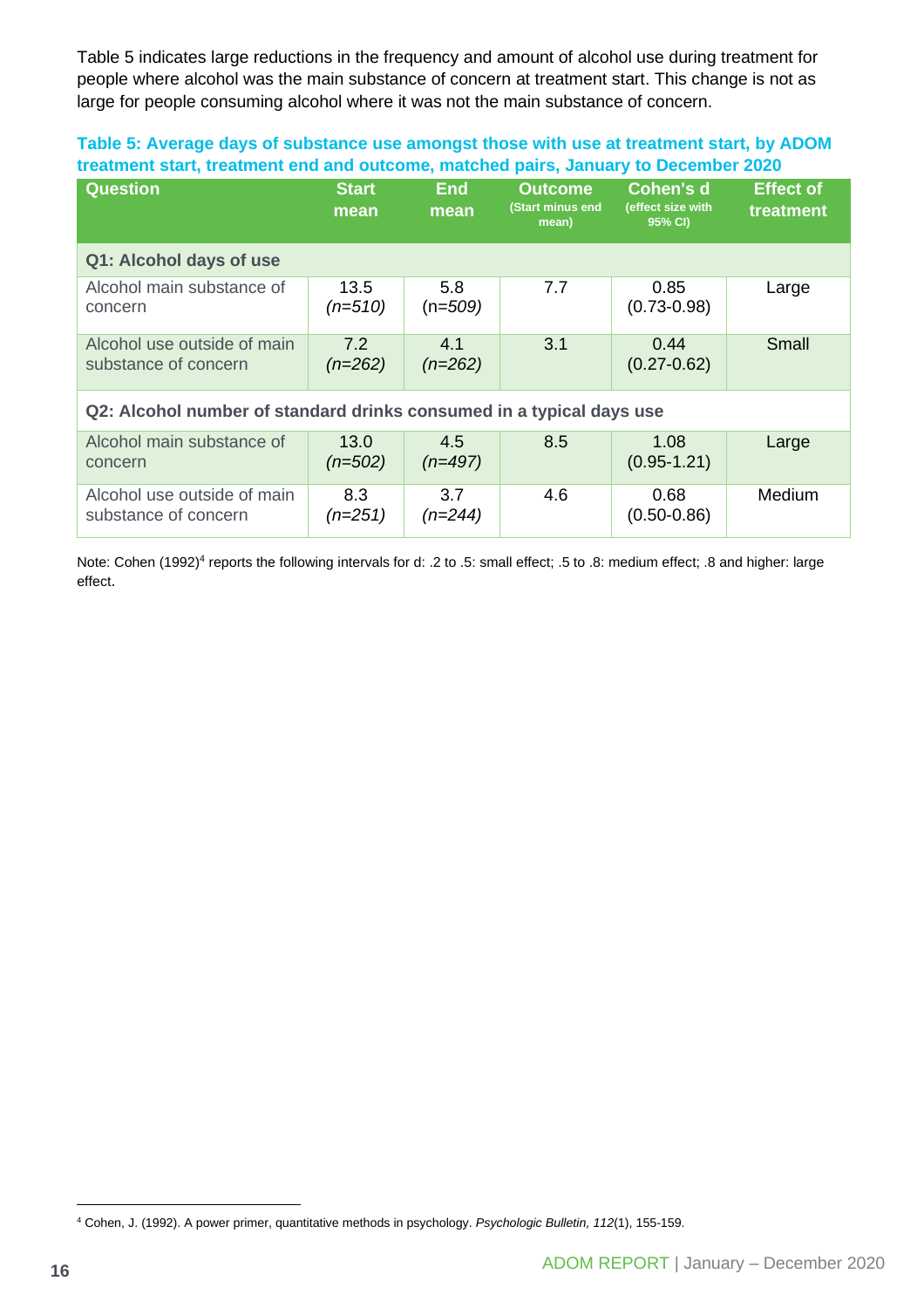### <span id="page-16-0"></span>**ADOM matched pairs alcohol main substance of concern by lifestyle and wellbeing**

This section explores changes in tāngata whai ora lifestyle and wellbeing between starting and ending treatment where alcohol was reported as the main substance of concern.

Figure 14 shows positive changes in lifestyle and wellbeing in all areas between treatment start and treatment end.



**Figure 14: Distribution in lifestyle and wellbeing for ADOM treatment start and end for matched pairs alcohol main substance of concern, January to December 2020<sup>5</sup>**

Figure 15 indicates little change between treatment start and treatment end in employment, study and caregiving.

#### **Figure 15: Distribution in lifestyle and wellbeing between ADOM treatment start and end for Q16 matched pairs alcohol main substance of concern, January to December 2020**



<sup>5</sup> The matched pair total is 1,858. Some start, end figures and matched pair totals differ because a tangata whai ora may chose not to answer one of the questions at start or end, but still be within total data inclusion rules. Please see ADOM report building rules for a full explanation of methodology, inclusion and exclusion of data in these reports[: https://www.tepou.co.nz/resources/adom-report-building](https://www.tepou.co.nz/resources/adom-report-building-rules/775)[rules/775](https://www.tepou.co.nz/resources/adom-report-building-rules/775)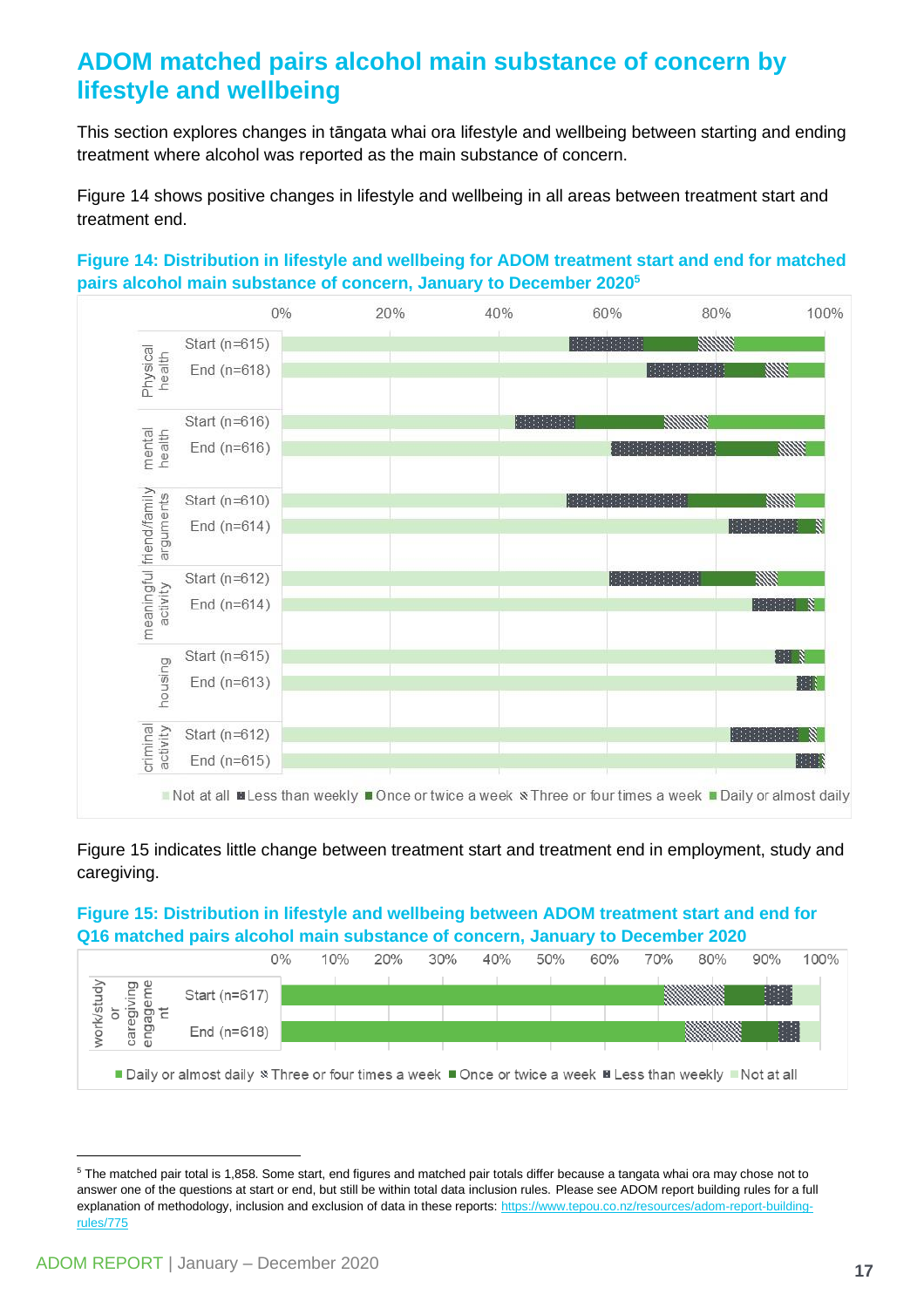### <span id="page-17-0"></span>**ADOM matched pairs alcohol as the main substance of concern by recovery**

Figure 16 shows positive changes between treatment start and treatment end in how tāngata whai ora see themselves in relation to where they want to be in their recovery across age groups where alcohol was reported as the main substance of concern. The difference is larger for people aged 45 and over.



#### **Figure 16: Average rates of closeness to desired recovery at ADOM treatment start and end collection, alcohol as main substance of concern, by age group, January to December 2020**

Figure 16 shows positive changes between treatment start and treatment end in how tāngata whai ora regard progress towards their recovery goals across all age groups where alcohol is the main substance of concern. There is larger difference for ages 65 years and over.

#### **Figure 17: Average rating of tāngata whai ora satisfaction with progress towards achieving recovery goals at ADOM treatment start and end collection, alcohol as main substance of concern, by age group, January to December 2020**

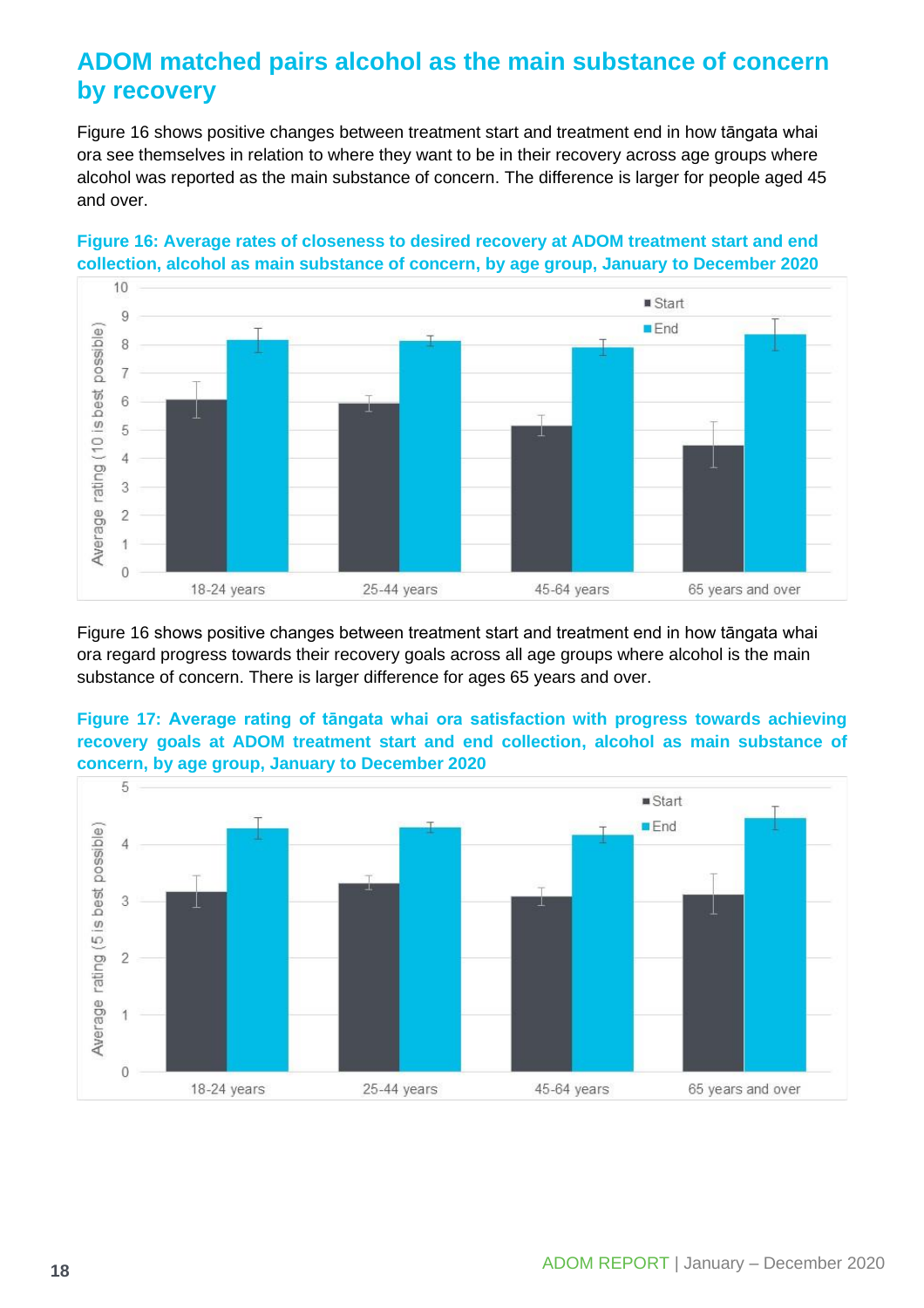## <span id="page-18-0"></span>**Conclusion**

This report 10 summarises data from ADOM in PRIMHD with a particular focus on alcohol as the main substance of concern.

The report shows that most ADOM collections are at treatment start. Alcohol is by far the main substance of concern for people (3,893 collections), followed by amphetamine type stimulants (1,508 collections), and cannabis (897 collections).

Alcohol is also an issue for many people who report other main substances of concern.

This report shows positive reductions in tāngata whai ora substance use following treatment. Additionally, people's lifestyle and wellbeing ratings show positive improvements, along with their ratings of recovery.

While the available ADOM data used in this report provides useful results, gaps in the data still exist. There is a need to continue improving ADOM data collection. This will enable greater confidence in conclusions made about the impact of services on tāngata whai ora.